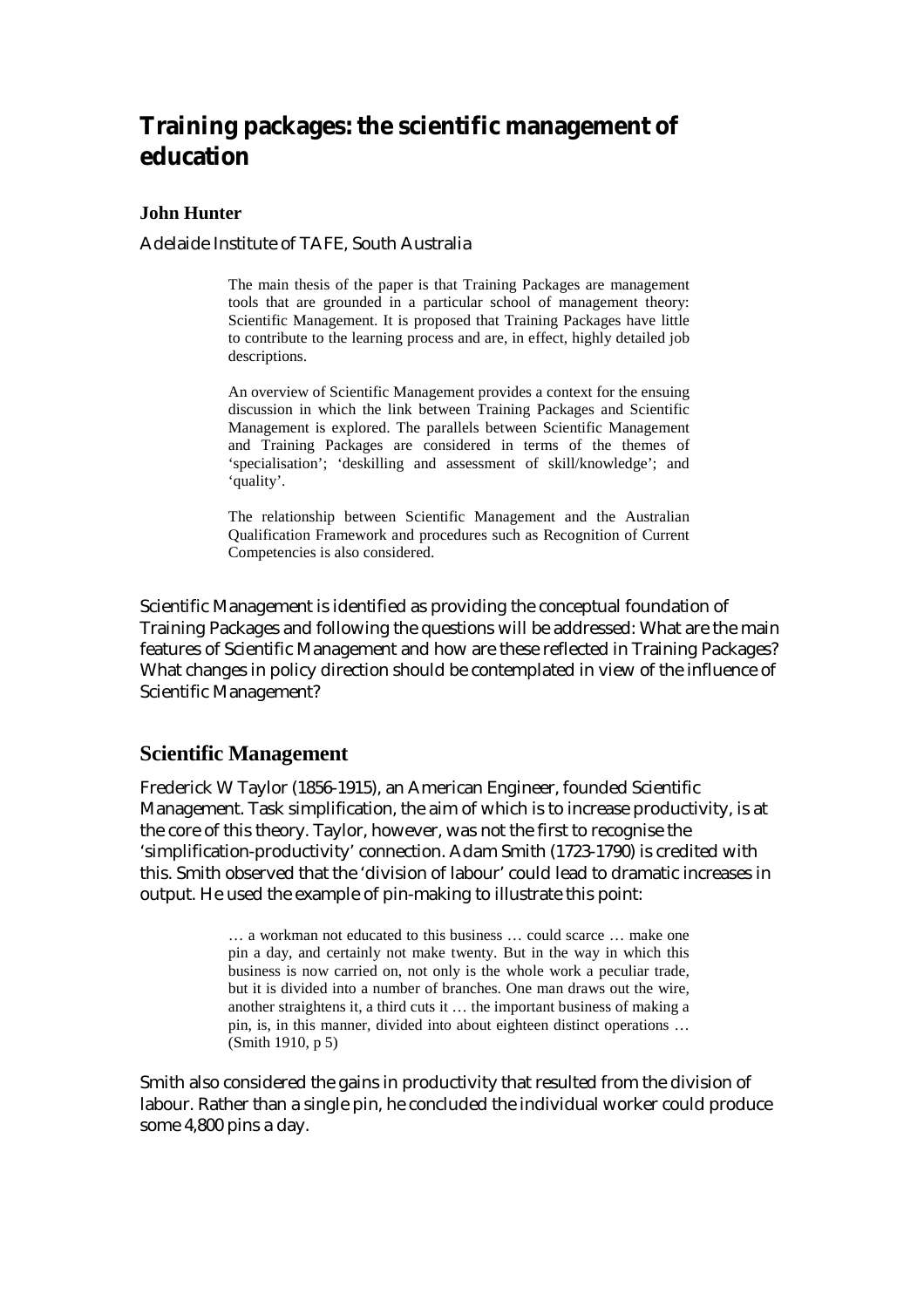These themes find expression in Taylor's work, but rather than pin-making, his interest was shovelling:

> By 'science' Taylor means systematic observation and measurement, and an example ... that he often quotes is the development of the science of shovelling. The scientific study of shovelling involves the determination of the optimum load that a 'first class man' can handle with each shovelful. Then the correct size of shovel to obtain this load, with different materials, must be established. Workers must be provided with a range of shovels and told which one to use. They must then be placed on an incentive payment scheme … (Pugh and Hickson 1983, p 100)

Other aspects of Taylor's theory are alluded to in the above. The reference to '*tell* workers which shovel to use' concerns the view that management must control the planning of work, down to its minutiae. Discretion, and perhaps even the expectation that one should 'think', must be eradicated. Second, the idea of 'incentive payments' refers to schemes of 'payment by results', or units produced in a given time. In these schemes, the greater the output, the higher the remuneration.

The quotation also hints at the values that underpin Scientific Management. For example, Taylor also conducted experiments on loading pig-iron and said:

> One of the first requirements for a man who is fit to handle pig-iron as a regular occupation is that he shall be so stupid and so phlegmatic that he more nearly resembles an ox than any other type. (quoted in Bell 1960, p 233)

This charitable attitude was shared by Frank (1868-1924) and Lillian Gilbreth (1878- 1972), to whom we are indebted for 'time and motion study'. The Gilbreths, contemporaries of Taylor, gave the following responses to questions about Scientific Management:

> Does it not make machines out of men? Answer*:* It is the aim of Scientific Management to induce men to act as nearly like machines as possible. Is it not especially hard on the 'weaker brothers'? Answer: Yes, if 'weaker brothers' means unwilling incompetents. (quoted in Spriegel and Myers 1953, p 8)

The parallels extended to personality types, as evidenced by the following descriptions of somewhat obsessive-compulsive behaviours:

> Taylor split his world into its minutest parts … When he walked, he counted his steps to learn the most efficient stride. Nervous, highstrung … he was a victim all his life of insomnia and nightmares, and fearing to lie on his back, he could sleep in peace only when bolstered upright in a bed or in a chair. He couldn't stand the sight of an idle lathe or an idle man. He never loafed and he was going to make sure nobody else did. (Spriegel and Myers 1953, p 8)

#### Similarly, Frank Gilbreth:

… learned to simultaneously use two shaving brushes to put on shaving cream, thereby saving seventeen seconds. When he tried shaving with two razors, the process took forty-four seconds less than with one razor. Unfortunately, the bandages to the resultant cuts took two minutes to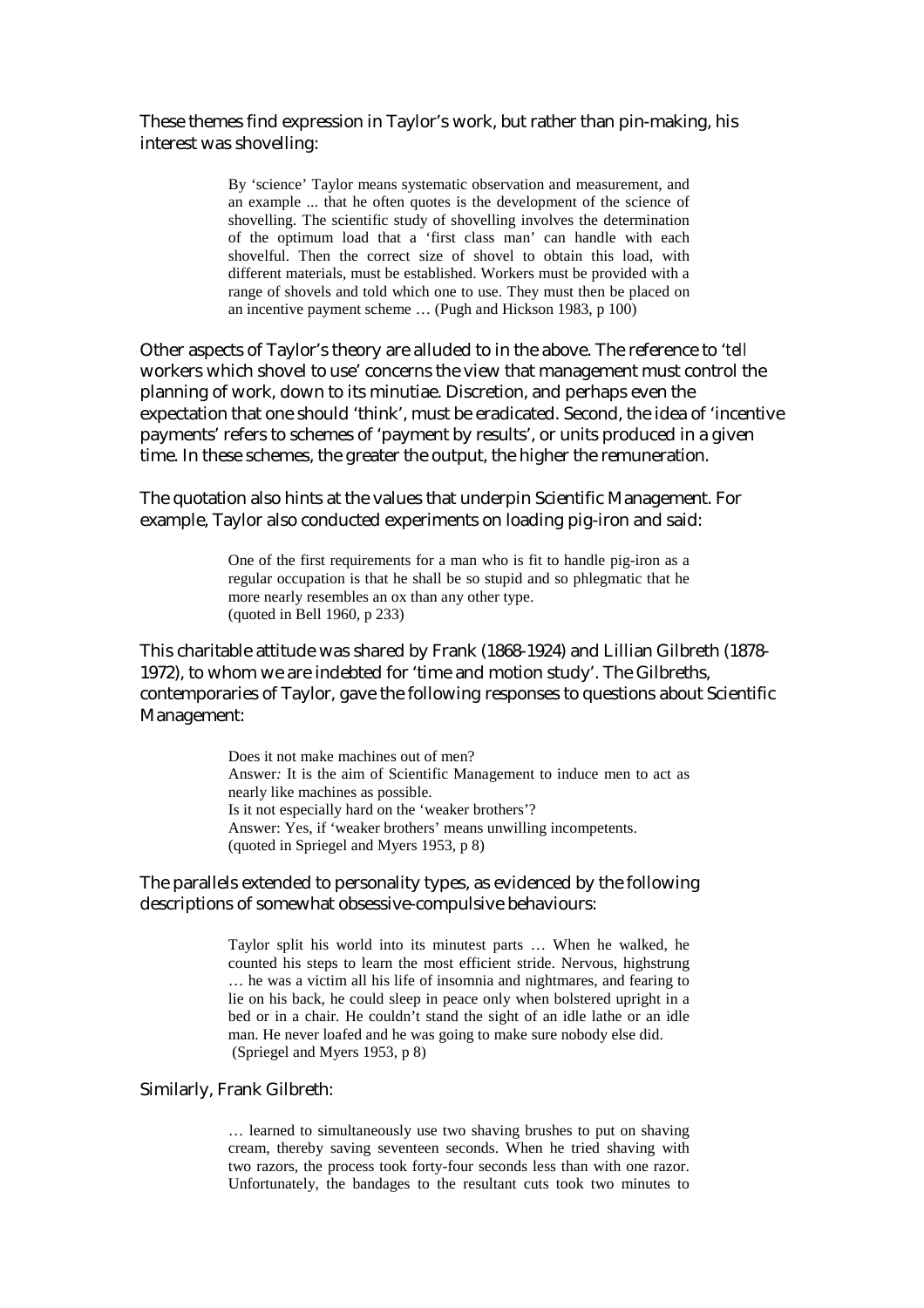apply … the loss of two minutes, not the cuts, made him abandon the use of two razors. (Bartol et al 1999, p 51)

Scientific Management encountered difficulties in practice - workers went on strike in one of the first organisations that systematically applied Scientific Management principles (Bartol et al 1999, p 51). Some of the complications engendered by Scientific Management were: a need for coordination; alienation of employees; and difficulty balancing quality against the dominant theme of quantity.

Coordination relates to Taylor's view that management must control work planning. However, the application of Scientific Management principles poses a significant problem: once a process has been fragmented, one is nonetheless faced with the need to stick all the bits back together again into a coherent whole. To achieve this, centralised synchronisation is required. Should it be lacking, a number of problems arise: duplication, variations in standards and inconsistencies, to mention a few. Industry is familiar with the problems inherent in the production-line method. Various experts are required to coordinate activity to ensure the production process is 'kept in balance'. This can entail significant costs- some of which are 'human'.

Disaffection is a facet of work simplification, which arises largely from deskilling. Such factors as high turnover and absenteeism rates can ensue. Industry has attempted to overcome some of these problems by introducing different forms of work, in which multi-skilling is an essential element.

The emphasis in Scientific Management is on production and output; as indicated, this is reflected in schemes of 'payment by results'. This is not to suggest that quality is totally disregarded. For example, in industry, Quality Circles are used to compensate for the focus on quantitative, as opposed to qualitative, objectives. The point here, however, is that quality often 'comes a poor second best' in systems founded on Scientific Management.

Taylor's theories have been associated with the broader notion of 'Fordism' - a reference to the automotive company - that pioneered systems of mass production.

How then are these various principles and pitfalls of Scientific Management manifested in Training Packages?

## **Training packages and scientific management: the parallels**

The relationship between Scientific Management and Training Packages will be examined in terms of 'specialisation'; 'deskilling and assessment of skill/knowledge'; and 'quality'. Before this analysis, a brief overview of Training Packages is provided.

#### **Training packages: an overview**

A Training Package consists of 'endorsed' and 'non-endorsed' components. We will confine ourselves to the endorsed components: competency standards, or Units of Competency; Qualifications; and Assessment Guidelines.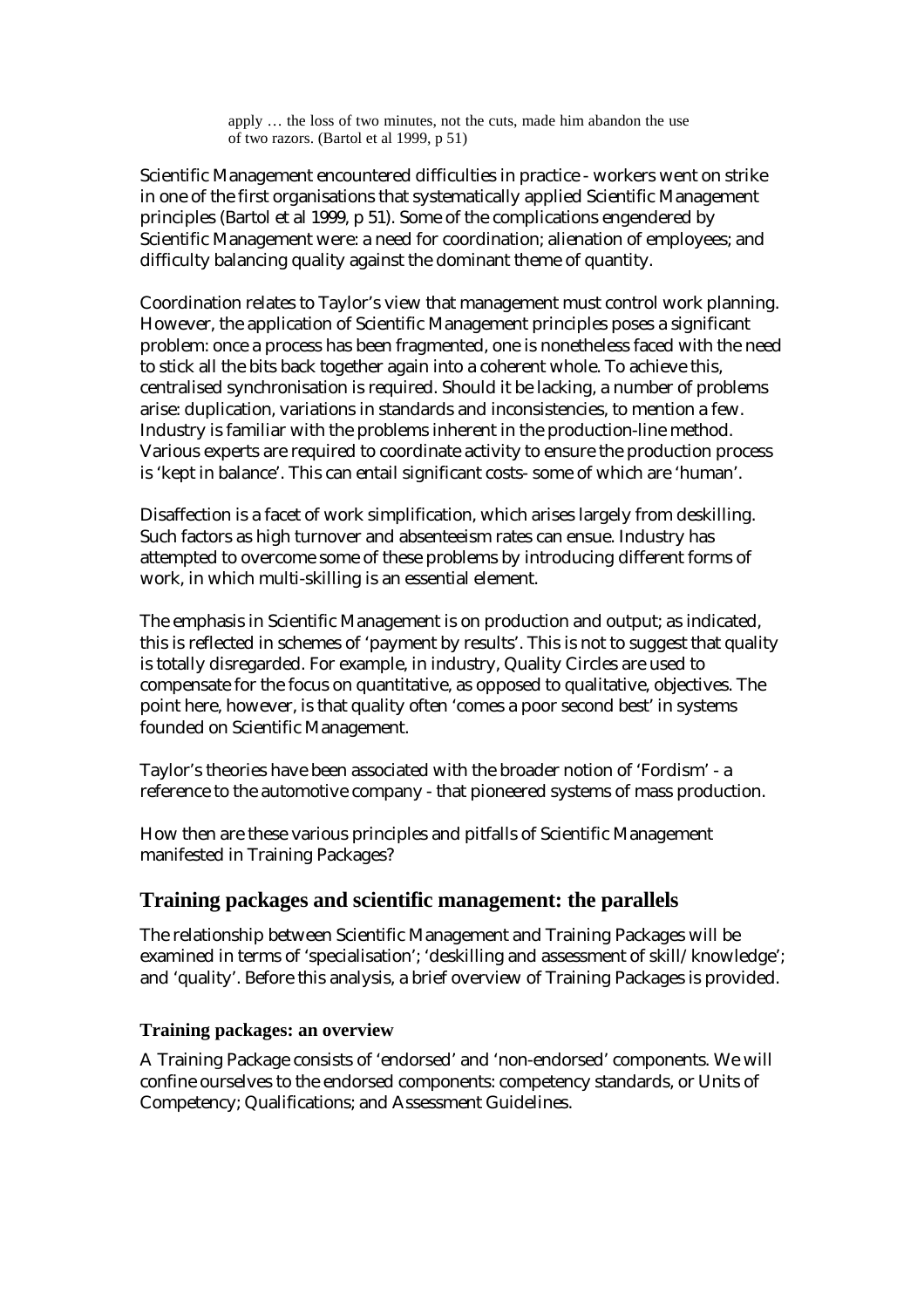A competency 'Comprises the specification of knowledge and skill and the application of that knowledge and skill to the standard of performance required in the workplace' (Australian National Training Authority 1998, p 15).

Qualifications involve 'packaging' competencies in accordance with the Australian Qualifications Framework. This provides a structure for all recognised qualifications, from the Senior Secondary Certificate to a PhD. For Training Packages, the relevant qualifications are the Certificate I, II, III and IV and the Diploma and Advanced Diploma (Australian National Training Authority 1998, p 26).

Assessment consists of five elements, including the qualifications required of Assessors and guidelines for designing and conducting assessments. The role of an Assessor is related to what has been variously labelled 'Recognition of Prior Learning', 'Recognition of Current Competencies', and 'Skills Recognition'. One of these has been described thus: 'Recognition of prior learning focuses on identifying the endorsed industry/enterprise competency units currently held by individuals as a result of formal and informal training' (Australian National Training Authority 1999b, p 29).

Thus, an Assessor, through a process of evidence gathering, may issue qualifications based on the skills/knowledge a person has acquired. To be entitled to perform this activity, Assessors must have the relevant vocational competencies at least to the level being assessed, and two assessment units of competence from the *Assessment and Workplace Training* Training Package (Australian National Training Authority 1998, p 20).

#### **Specialisation**

The first Training Package was endorsed in July 1997 and there are currently some 60 packages, which are either industry or enterprise based.

This represents the first level of specialisation, as it implicitly assumes that knowledge/skills are industry/enterprise specific. One could perhaps add that Training Packages reform seems to assume that the only thing worth learning about is work.

Additional fragmentation often occurs within Training Packages. For example, the *Textiles, Clothing and Footwear Training Package* consists of sixteen volumes covering such industry sub-sectors as 'Dry Cleaning Operations' and 'Footwear Repair'. The Package contains some 300 Units of Competency, including a number that have been 'imported' from other Training Packages (Australian Light Manufacturing Industry Training Advisory Board 2000, p 1).

Units are further subdivided into 'Elements' and 'Performance Criteria'. In order to assist with the understanding of these, a 'Range of Variables' and 'Evidence Guide' is also provided. The Range of Variables identifies 'the range of contexts and conditions to which the Performance Criteria apply' and the purpose of the Evidence Guide is to assist with the 'interpretation and assessment of the unit' (Australian National Training Authority 1998, p 12).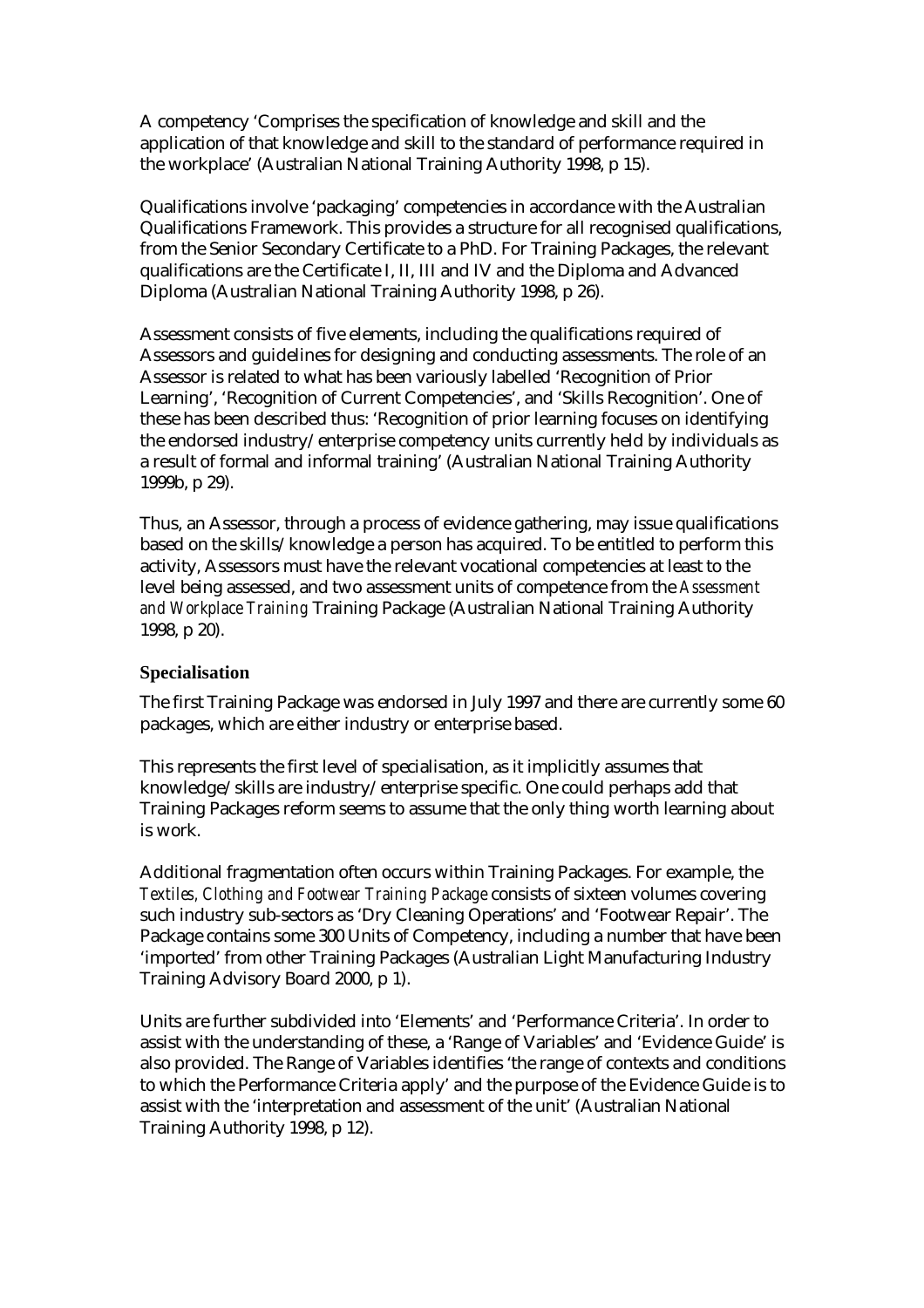An example will help illustrate the relationship between all of these Training Package paraphernalia. 'Wash Dishes' is a Unit and the Elements are: 'Prepare to wash dishes'; 'Wash dishes'; 'Dry dishes'; and 'Store dishes'. Performance Criteria include 'correct amount of dishwashing liquid/powder is used'; and 'correct washing implements are used'. The Range of Variables incorporates 'removing blemishes from pots and pans may require pots and pans to be either scrubbed by hand or soaked and rewashed' and the Evidence Guide makes this indispensable contribution – 'resource requirements include equipment such as dish washers'! (Community Services and Health Training Australia 1999a, p 66).

It might be argued that a simplistic example has been selected. However, there are other instances in Training Packages of what might be described as a 'limited, task focus'. Thus, there are Units of Competency for 'Ride courier/delivery bicycles' (Transport and Distribution Training Australia 1997, p 106); 'Climb small trees' (Rural Training Council of Australia 1998, pp 2-56); 'Prepare a bed for occupancy' (Community Services and Health Training Australia 1999a, p 55); and 'Wash and squeegee glass surfaces to remove all visible dirt and grime' (Property Services Training Australia 1998a, p 79). In relation to this last Unit, one wonders if there would be much point in removing 'invisible' dirt and grime.

In making these observations, it is not the author's intent to disparage either the skills involved, or those who exercise them. Nonetheless, we need to ask ourselves if the level of specification is not very similar to measuring shovelling or, for that matter, shaving with two razors. The principles are the same. The fundamental problem is that the principles are inappropriate for the purpose to be served - that being learning. The following illustrates this point:

> If a job is broken into fragments ... learning to integrate them into one smooth, continuous process could create a problem. Learning is also inhibited if the segments to be mastered are too small or meaningless.

> The Supervisor may have to encourage the learner to try out what seems at the outset to be an impossibly large segment; but it is more efficient in the long run for the trainee to make many mistakes, trying to master a logically constituted unit than to concentrate on learning the parts as if each were to be performed separately. (Sayles and Strauss 1981, p 206)

As the above suggests, the consequences of relying on an industrial model - and an outmoded one at that - to perform an educational function are potentially very damaging. This is recognised in a recent Senate report:

> The atomised and apparently menial tasks required of workers leads to the view that those holding vocational skills are unable to think intelligently or creatively, or to take initiative. Here, vocational education, operating on this set of assumptions, serves the dictates of an essentially Fordist model of production which subordinates creativity and intelligence to the performance of a limited and highly structured range of tasks.

> (Senate Employment, Workplace Relations, Small Business and Education References Committee 2000, p 4)

The 'performance of a limited and highly structured range of tasks' is precisely what Training Packages are all about, as they are premised upon Scientific Management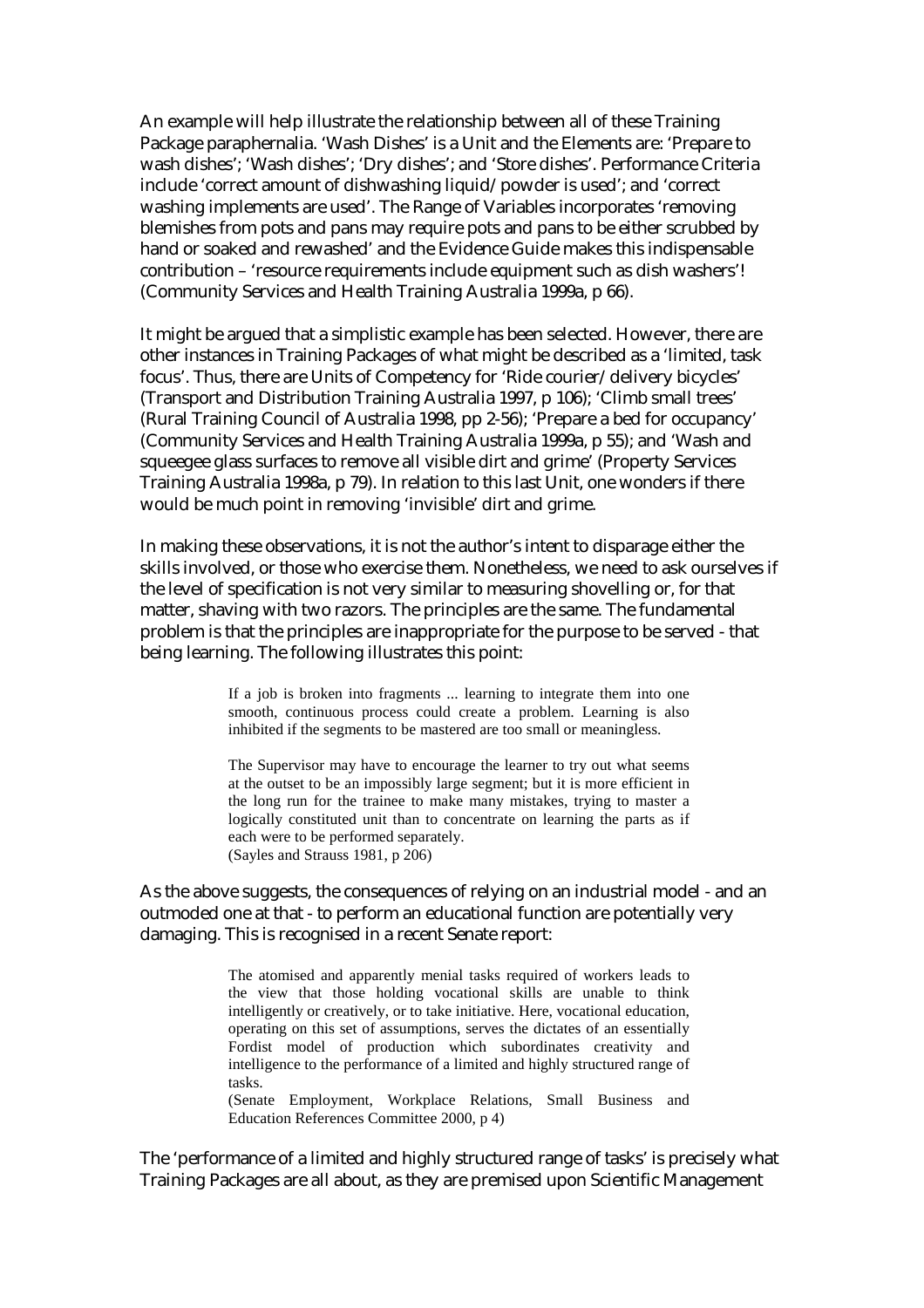assumptions. The lack of coordination that can be symptomatic of this approach is evident in Training Packages. For example, there is a proliferation of very similar - if not duplicated - Units. This creates, amongst other things, a record keeping nightmare.

Earlier, 'variations in standards', 'incompatibility' and 'inconsistencies' were raised as additional problems associated with Scientific Management. These issues are also encountered in Training Packages. There is significant variation in the quality of Training Packages and incompatibility and inconsistencies become evident when the importation of Units of Competency from one Training Package to another is considered.

As noted, multi-skilling has been one response to the problems generated by Scientific Management. One purpose of multi-skilling is to broaden the range of skills of employees. Similarly, there has been a call to give greater emphasis to broader, generic skills to compensate for the 'narrow, task-based focus' of Training Packages (Senate Employment, Workplace Relations, Small Business and Education References Committee 2000, p 24).

There is a mechanism within Training Packages that attempts to address this:

Many stakeholders believe that the National Training Packages do not provide adequately for the achievement of the broader, generic skills, known as 'soft skills' or the Key Competencies. The Key Competencies are a set of generic competencies that people need for effective participation in the workforce. (Senate Employment, Workplace Relations, Small Business and Education References Committee 2000, p 25)

There are two problems with the notion of Key Competencies.

First, the level of 'atomisation' wrought by Training Packages is such that Key Competencies add to the level of complexity, rather than address it in a constructive manner. Far from offering a solution, Key Competencies have become part of the problem.

Second, the Scientific Management paradigm is incompatible with 'soft skills' or affective/interpersonal domain. For example, there are Units of Competency that have statements such as:

> Individuals or groups behaving in a suspicious and/or unusual manner are identified and monitored according to agreed assignment instructions (Property Services Training Australia 1998b, p 137);

> People are treated with integrity, respect and empathy (CREATE Australia 1999, p 528);

> Enjoyment and fun are promoted (Community Services and Health Training Australia 1996, p 110);

> Communication with children will vary according to the age of the child for babies and infants, some examples are: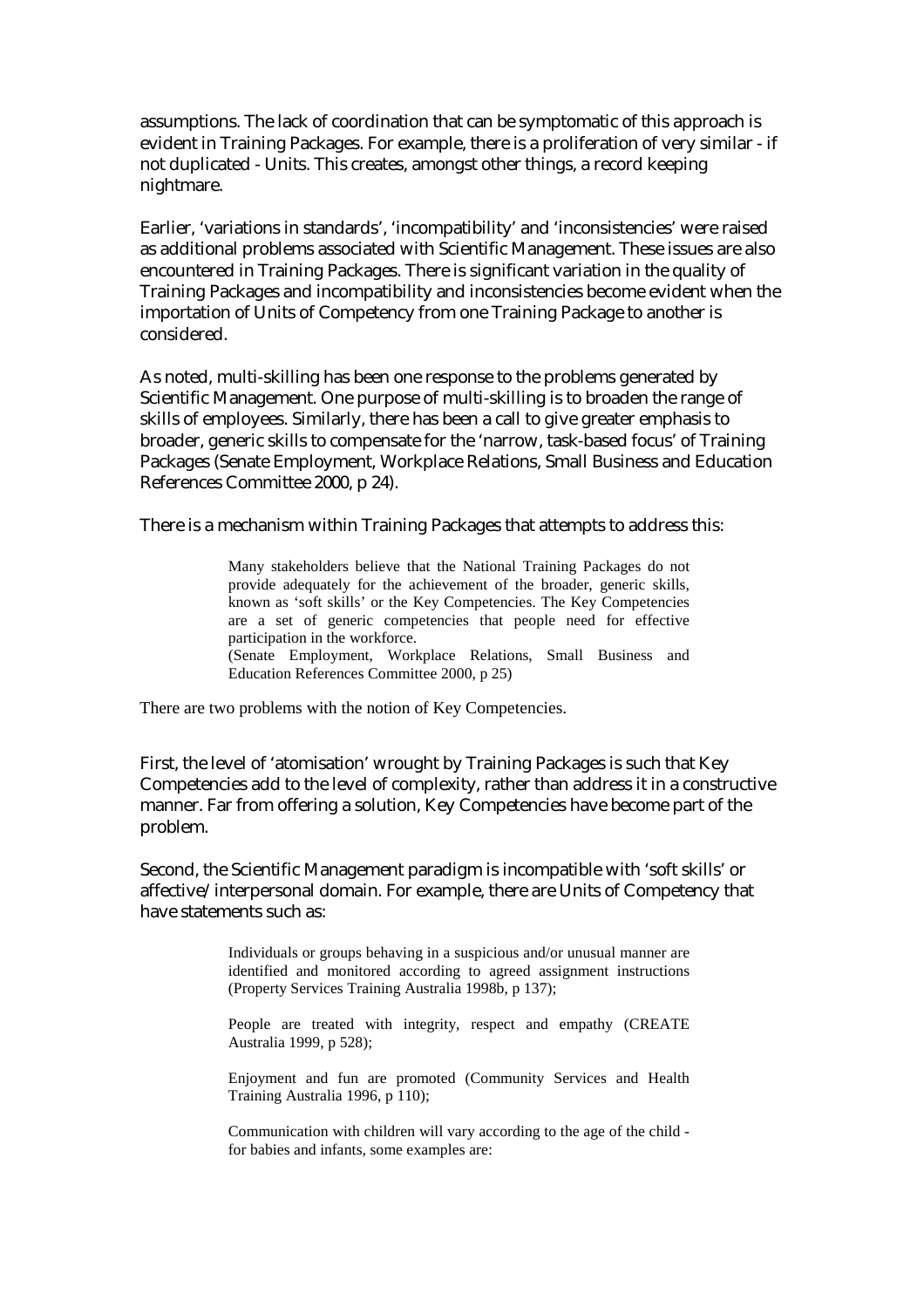- worker responds to non-verbal cues and decides whether a response is required
- imitation or reflection of babbling and cooing (Community Services and Health Training Australia 1996, p 110).

The above outputs are intangible and do not lend themselves to Scientific Management forms of measurement. How, for example, does one objectively assess what constitutes a level of proficiency in 'identifying suspicious behaviour', 'treating people with integrity, respect and empathy', or 'imitating babbling and cooing' to warrant the determination that a person is competent? The simple answer is 'you can't', and attempts to do so verge on the absurd.

#### **Deskilling and assessment of skill/knowledge**

As previously mentioned, Training Packages encompass the notions of Assessor, Recognition of Current Competencies and the Australian Qualification Framework.

It will be recalled that the only *educational* qualification required of an Assessor is that s/he holds selected assessment Units from a particular Training Package. This represents a significant diminution of past educational requirements. The expectation would now appear to be that those involved in the delivery of vocational education are no longer expected to educate - or, for that matter, train - but rather merely 'assess and record'. This represents a level of workforce deskilling of which Taylor himself would be proud.

This deskilling process is inexplicably linked to the concepts of simplification and recognition of competencies. For example, the simpler the thing to be assessed, the greater the justification for reducing the qualification level, and thus remuneration, of the person undertaking the assessment.

Simplification also lends itself to non-demanding methods of making recognition judgments. Assessment for recognition is often a 'checklist' exercise of dubious validity and reliability. Further, the process is retrospective: the focus is on the skill/knowledge 'acquired' rather than 'required'. This creates a significant risk that the need to develop new areas of skill/knowledge gets lost in bureaucratic paperwork which is rooted in the past.

 A related problem is that recognition processes are product orientated. The aim is to determine 'what' skill/knowledge a person has; the question of 'how' that skill/knowledge was realised is, in essence, considered irrelevant.

However, learning is as much about the means or process by which skill/knowledge is acquired, as it is about the ends or products of that process. It is about being inspired to seek out learning opportunities. It is also about being aware that the relationship *between* different domains of skill/knowledge can be as important as 'competence' within a discrete area. We ignore these more subtle aspects of learning at our peril. If we continue headlong down the Training Package path, we may well end up with a workforce of automatons: people who are proficient in narrow, specific fields but unable to 'think for themselves', as the education system failed to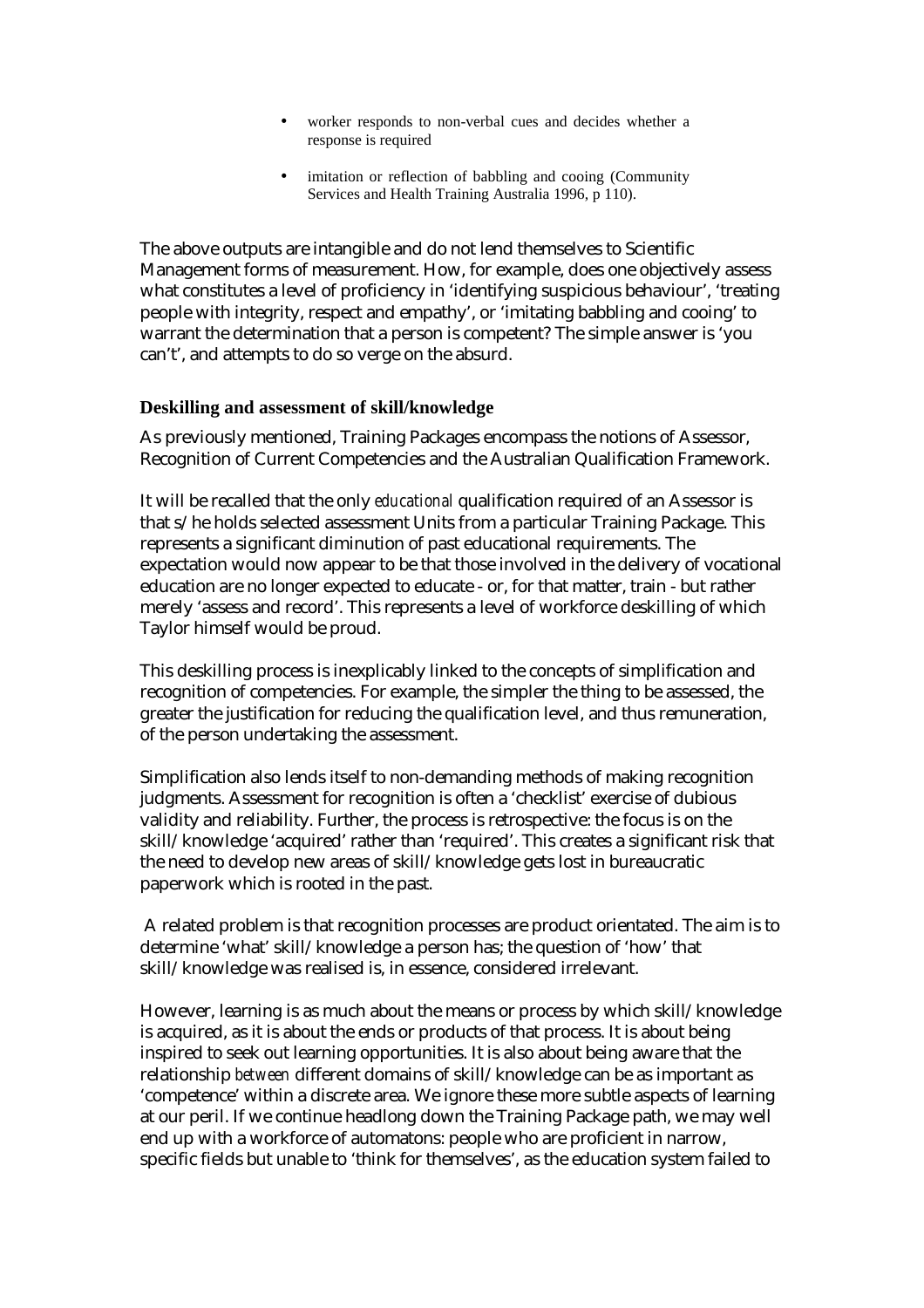emphasise the importance of the intrinsic value of learning, and the significance of the relationship between different bodies of skill/knowledge.

Given the foundation of Units of Competency upon which the Australian Qualifications (AQF) Framework is built, it could be anticipated that this structure would have some shortcomings. One of these is the relationship between training and jobs that some Training Packages establish. For example, one Training Package contains the following statement:

> Employees in positions at the Operator level in the industry can access qualifications at either AQF Certificate II level or AQF Certificate III level. The AQF Certificate IV level encompasses the competencies expected of supervisors, team leaders and site coordinators. An AQF Diploma is the entry point for management training … (National Mining Industry Training Advisory Body 1998, p 15)

As competencies are work-based, how then does the Operator, who aspires to a promotional position, attain the competencies of those positions? It's a Catch-22 - if you haven't got the job in the first place, you cannot demonstrate the competencies, and, no doubt, you can't get the job until you exhibit that you have the competencies required for the position!

It could thus be argued that the qualification framework 'locks employees in' to an existing occupational hierarchy and reinforces organisational rigidity and educational inequality. This seems to be the converse of the Training Package rhetoric: 'All the endorsable components should ... support broad and flexible career paths, transferability, portability, varied learning pathways and high quality training and assessment outcomes ...' (Australian National Training Authority 1998, p 8).

There is also a problem of comparability of qualifications. For example, it is possible to attain a Certificate III in Asset Maintenance - Cleaning Operations (Property Services Training Australia 1998a, p 8). Under the framework, this has a status equivalent to that of say, a Certificate III in Information Technology. Whilst not wishing to devalue cleaning, would the Information Technology Graduate not have a legitimate argument should s/he claim that her/his qualification should have a somewhat elevated status on the basis that cleaning does not demand the same level of skill/knowledge and rigour (intellectual or otherwise) as computer programming? The structure has no means of differentiating the content of what is learned, or comparing the standards of one qualification against another, and it should.

When one combines the nature of some of the Training Package qualifications with the concept of recognition, some interesting scenarios come to mind - we could have credentialism gone berserk! For example, one could envision that every person in the country with domestic duties would be entitled to some level of qualification in cleaning; they need only be assessed. The following quotation from a recent newspaper article is relevant in this context:

> We need to divorce ourselves from the crippling and delusive idea that education is a service industry similar to dry-cleaning, identical with the material arrangements through which we seek to provide it. (Maskell 2000, p 31)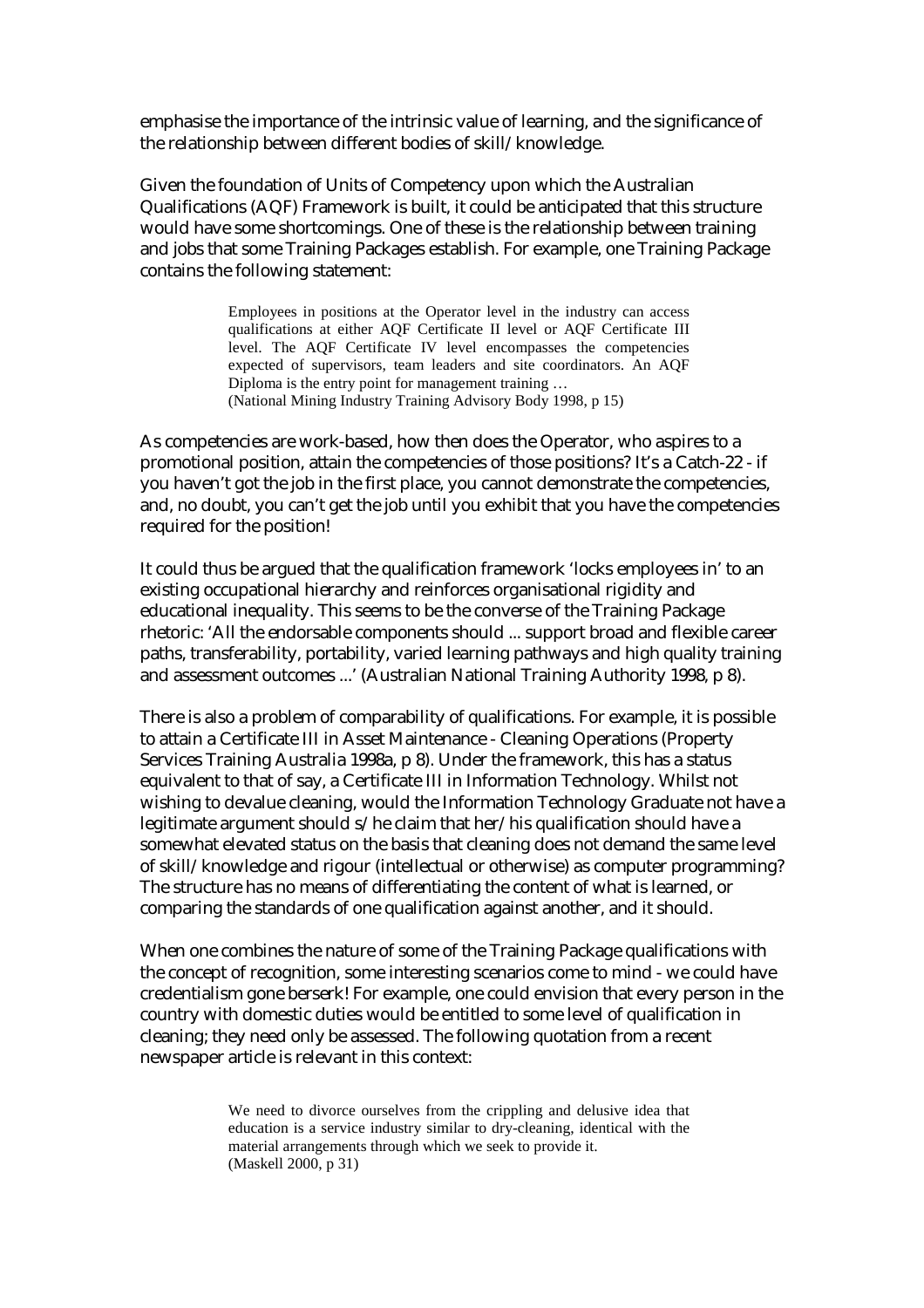As indicated at the outset, this is one of the major problems with the Training Package concept: it confuses education, which can be employed to enhance understanding about jobs, with 'the material arrangements through which we seek to provide education', these being jobs - or the descriptions of those jobs - themselves.

## **Quality**

All of the matters raised so far point to the issue of quality. However, one additional topic, which represents an indirect link between Scientific Management and Training Packages, deserves mention. This is the emphasis on production and the related practice of 'payment by results'. It is important to question the dominance of these, as they create a strong temptation to 'cut quality corners'.

Funding arrangements in vocational education are based on units of production, with the 'number of hours generated' being the basic measure of output. For example, the Senate report referred to earlier indicates that the measure of 'Assessable enrolment-successfully completed Annual Hours Curriculum' increased from 171, 983, 920 to 183, 838, 731 from 1998 to 1999 (Senate Employment, Workplace Relations, Small Business and Education References Committee 2000, p 19).

Quality, however, is the main theme of the report:

The majority report contains 28 recommendations to the Government. These go to the heart of restoring quality in vocational education and training ... focusing mainly on strengthening institutional arrangements which ensure compliance with quality control processes.

(Senate Employment, Workplace Relations, Small Business and Education References Committee 2000, p 9)

These arguments are not to deny the need for some form of accountability. However, a better balance between indices of quantity and quality is urgently needed - this is something with which the authors of the Senate report would, in all likelihood, concur.

As an aside, one suspects that part of the problem here is one of 'ease'. Quantitative indicators, such as hours, are easy to measure, whereas qualitative factors, particularly in a field as elusive as 'education', are much more difficult to identify. This engenders a tendency to focus on the easily measurable. The problem here is that we run the risk of assuming that simply because something is easy to measure, it is important - a status it may well not deserve!

# **Conclusion**

This analysis has obviously been critical and, in conclusion, it seems reasonable to consider what constructive changes might be made.

One is tempted to 'discard the lot'. However, this would be to deny the efforts and goodwill of what is probably a small army of Training Package writers and reviewers - not to mention the cost.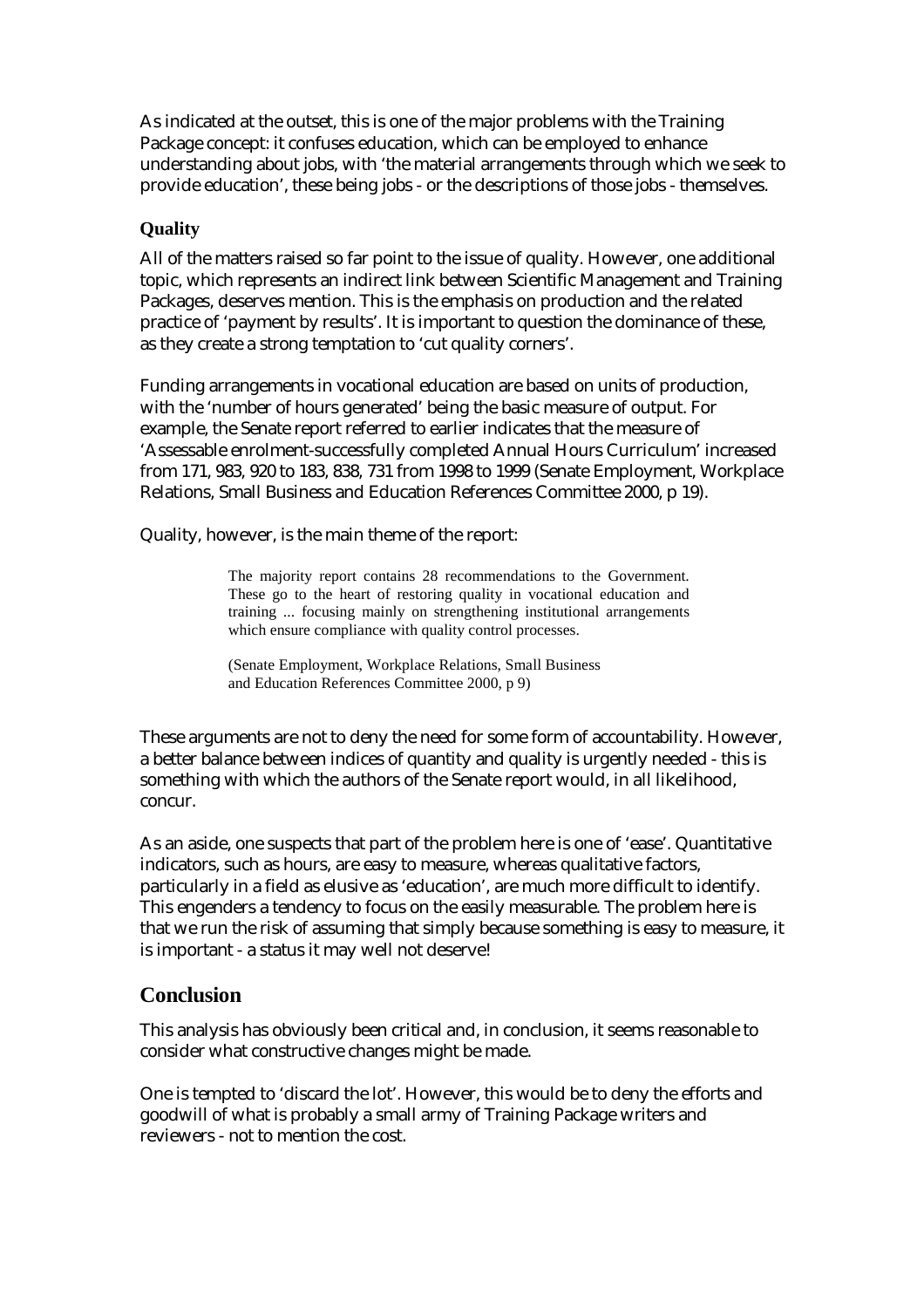As has been emphasised throughout, the core of the problem is that Scientific Management provides the conceptual underpinning of Training Packages. This is a fundamental flaw that needs to be more widely recognised, and then acted upon. In practical terms, it is suggested that:

- 1. A moratorium be instituted in relation to the implementation of any new Training Packages and/or any additions, addendums, or any other further development of them.
- 2. A review of Training Packages be instituted. This would be a holistic review, encompassing all Training Packages, and the interrelationships between them, with the purpose of:
	- eliminating the duplication in Units of Competency between, and within, Training Packages;
	- rewriting all Units of Competency in much more generic terms to overcome the restrictive bias towards the performance of narrow tasks. This revision is of particular importance in the area of so-called 'soft skills'
- 3. Much greater emphasis be given to qualitative indicators of performance in vocational education. This could be largely accomplished through implementation of the recommendations of the Senate Employment, Workplace Relations, Small Business and Education References Committee.

The idea of a nationally recognised qualification structure is excellent. However, a competency-based curriculum is not essential to such a structure. The same can be said for processes of recognition. Both of these useful initiatives can exist in the context of a broad, rather than competency-based, curriculum.

It seems in keeping with some of the themes in this paper to end on a lighter note. There is a Unit of Competency entitled 'Work with Crocodiles' (Seafood Training Australia 2000, pp 4-103), and in the Range of Variables there are a number of indicators that provide assistance with the assessment of 'abnormal behaviour'. Some of these indicators appear below, along with italicised comments, these being those of the author:

Abnormal behaviour or other indications of health problems:

inactivity

*(to assess, prodding/poking is unavoidable - for this purpose, however, it is highly recommended that an implement, such as a long stick and/or broom handle, be employed)*;

loss of coordination

*(to assess, determine if subject repeatedly trips over logs and/or gets hopelessly tangled up in swamp vegetation)*;

isolation from other crocodiles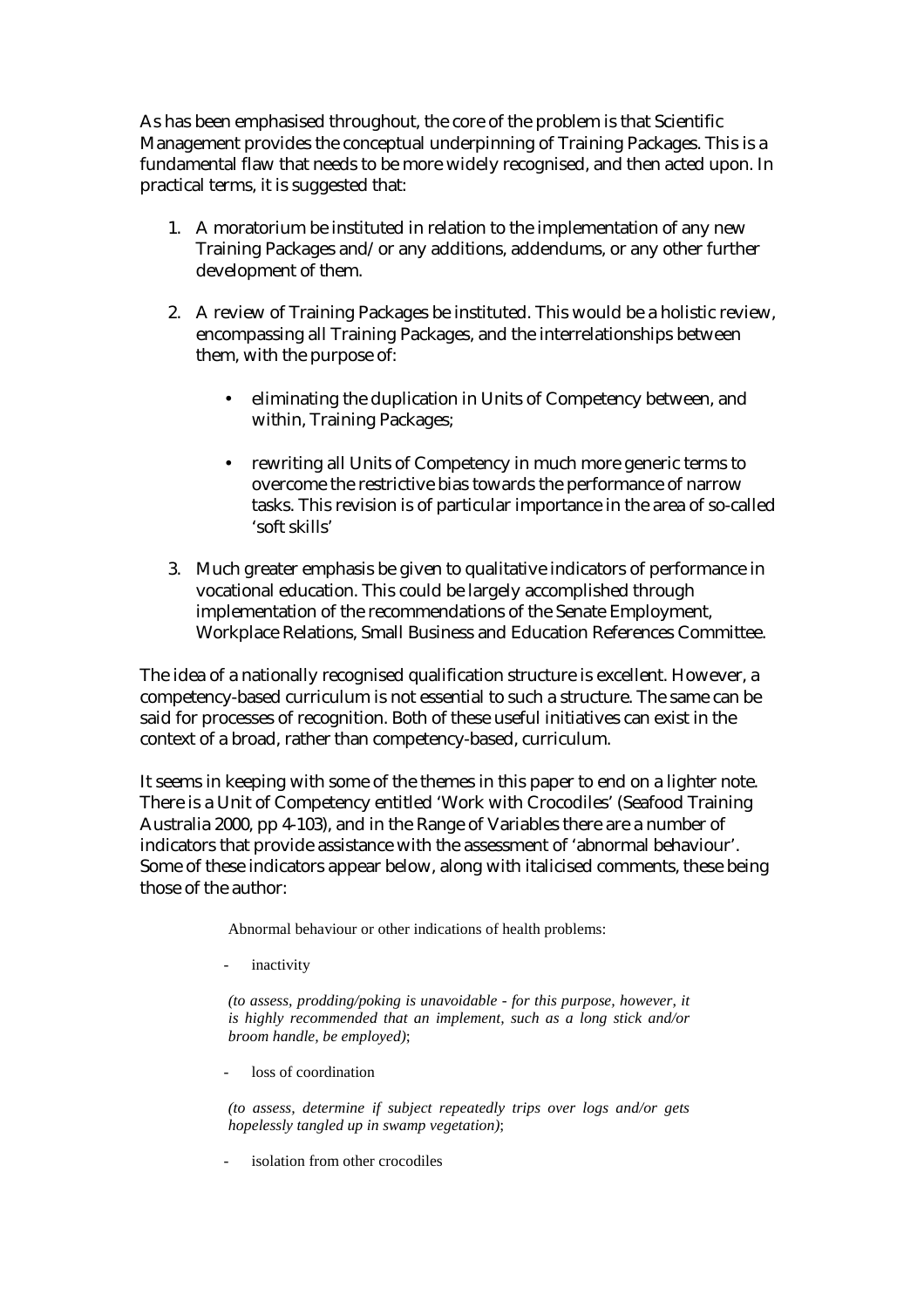*(to assess, determine if subject regularly fails to attend social gatherings, such as the maiming of unsuspecting tourists and/or their family pets)*;

death

*(to assess, the same test as that which applies for 'inactivity', with the exception that more vigorous prodding/poking may be employed - please note: extreme caution is recommended as this indicator has yet to be field tested).*

#### **References**

Australian Light Manufacturing Industry Training Advisory Board (2000) Textiles clothing and footwear training package: LMT00. Melbourne: Australian Training Products.

Australian National Training Authority (1998) Updated guidelines for training package developers: Australia's National Training Framework. Melbourne: Australian National Training Authority.

Australian National Training Authority (1999a) Policy for training packages: take a closer look. Melbourne: Australian National Training Authority.

Australian National Training Authority (1999b) Australian recognition framework arrangements. Melbourne: Australian National Training Authority.

Bartol K, Tein M and Matthews G (1997) Management: a pacific rim focus. Sydney: McGraw-Hill.

Bell D (1960) The end of ideology: on the exhaustion of political ideas in the fifties. New York: Free Press.

Community Services and Health Training Australia (1999a) Community services training package: CHC99. Melbourne: Australian Training Products.

Community Services and Health Training Australia (1999b) Community services training package (CHC99): children's services; national competency standards. Melbourne: Australian Training Products.

CREATE Australia (1999) Entertainment industry training package: CUE98. Melbourne: Australian Training Products.

National Mining Industry Training Advisory Body (1998) Extractive industries training package: MNQ98. Melbourne: Australian Training Products.

Smith A (1910) The wealth of nations. London: Dent.

Property Services Training Australia (1998a) Training package for asset maintenance in property services: PRM98. Melbourne: Australian Training Products.

Property Services Training Australia (1998b) Training package for asset security: PRS98. Melbourne: Australian Training Products.